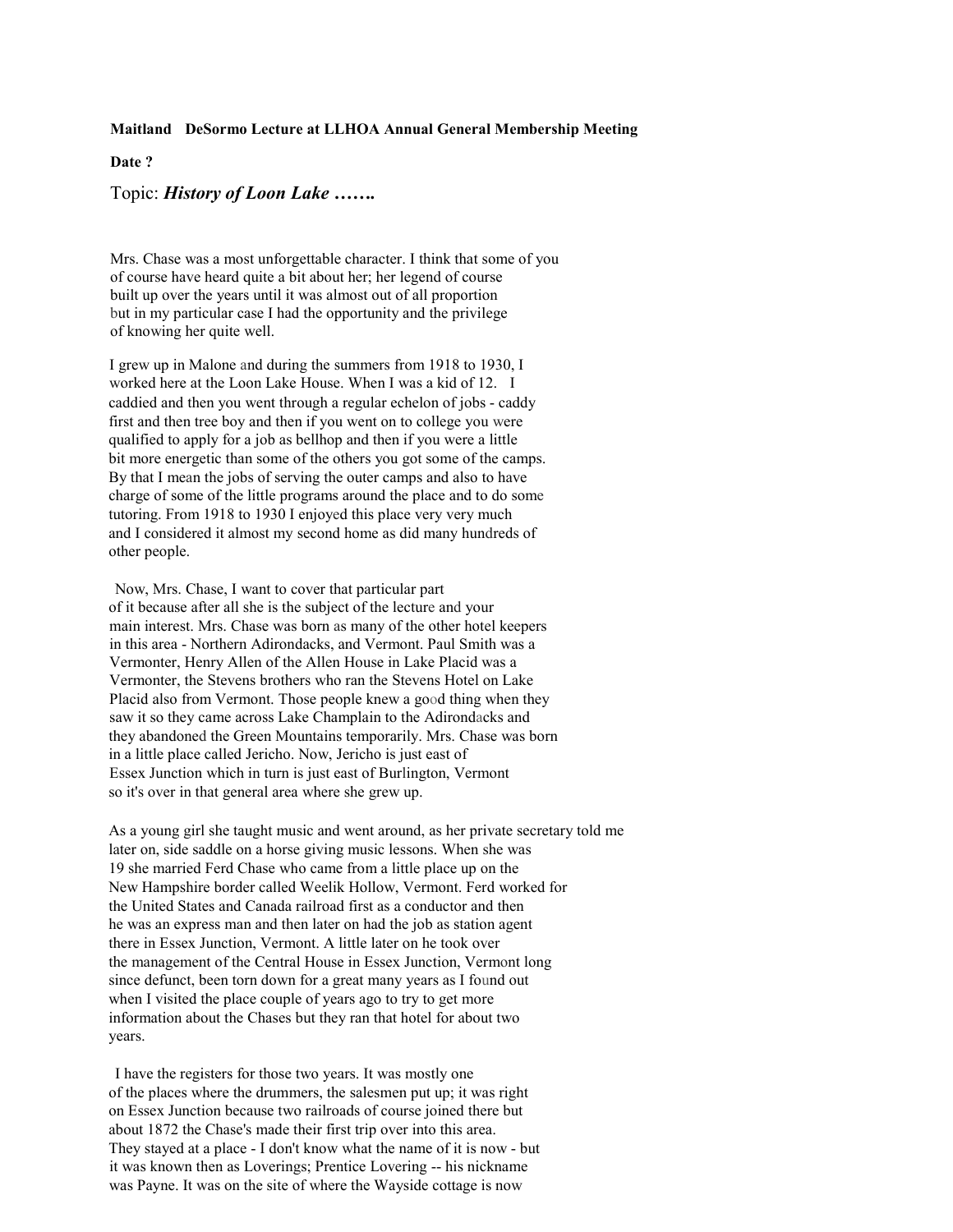and this was more-or-less a drovers tavern on the old stagecoach route from Port Kent to Hopkinton. That was built, as those signs say along the road, there's one down on the golf course near,  $I$ think the 6th green, saying that the town was built in the 1820's possibly as a military route at the beginning, the war of 1812 of course was long since over; but it was used and troops did go back and forth from the St. Lawrence across this particular part of the State over to Lake Champlain.

Continue below.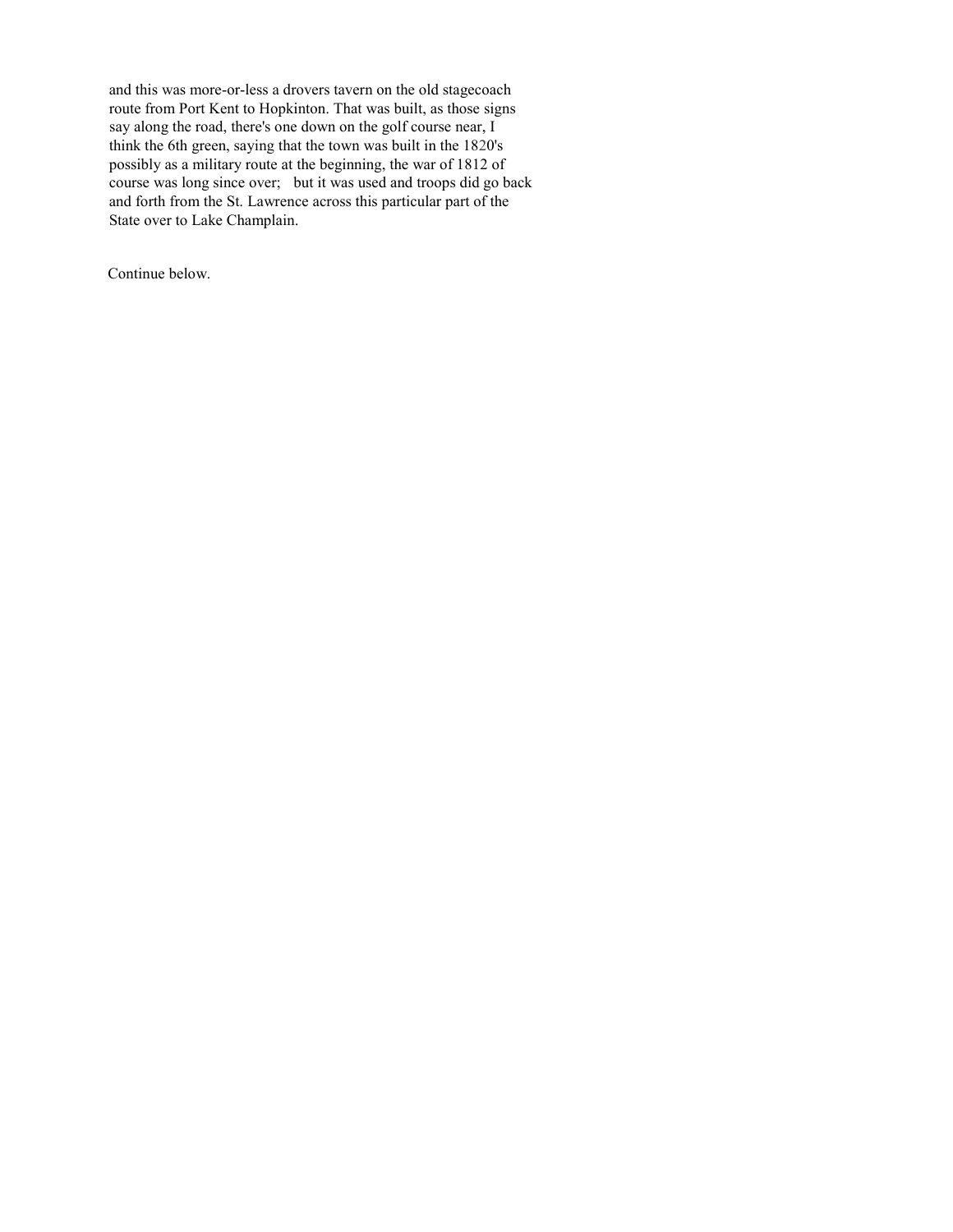The Chases then came over here on a couple of occasions, Ferd usually, to hunt. This was really prime hunting area; this old section was almost untouched at that time and he went back home and gave some rather glowing reports and they decided they would rather come over here.

Paul Smith had preceded them by nearly 20 years and Paul Smith incidentally got his start right down at the foot of the hill. Not the little school house but just upstream, the north branch of the Saranac from there, he built what was called Hunters Home and he ran it for about 3 years to about 1855. It was just a crude place; it would accommodate not over 8 or 10 people and they were mostly Doctors from the New York City area. One's name was Loomis and Mr. Loomis told Paul that he would have to consider building something so that the men could briing their wives up as this was altogether too crude sleeping on the floor, So Smith agreed to do this and he said of course I need some money and I need a better location; this isn't quite it. So Loomis asked him where he would like to go and he said there's a place over on lower St. Regis Lake it's all virgin timber but we can make our first money logging it; so that's exactly what happened. Paul Smith, another Vermonter, built that hotel in 1858 over there and of course you know what happened. It grew into probably the most fashionable hotel in the Adirondacks, next to one on Blue Mountain Lake - The Prospect House on Blue Mountain Lake. It was rather short lived because of a diphtheria epidemic from 1882 until 1902 and then the people didn't come back that summer because of the typhoid fever scare not diphtheria, typhoid fever. Well that's Blue Mountain Lake and Paul Smith of course built that up largely through the help of Loomis and a great many very wealthy Doctors so that he was in a position of course to really promote that area far better than Ferd Chase was this area because their personality differed entirely.

Paul Smith was a born mixer and the natural hotel man; quite a greeter, quite a story teller, quite a conniver and within about 20 years he had run a loan of \$500.00 and paid that back and he was in the millionaire class in much less than 20 years, selling real estate at \$25,000.00 a chunk on lower St. Regis and upper St. Regis but Ferd was not quite that slick an operator. Ferd was the sort of fellow who felt far more at home with guides and out with the stable help and Mrs. Chase was one of those naturals who took to business right off the reel and she was the one who masterminded this whole enterprise. Ferd at the beginning but later on he recognized the fact that she was far more astute than he was and he just was relocated to the background. Furthermore, Ferd had quite a reputation as a ladies' man so for that reason there was a very definite estrangement which started in the late 1880's and from that time on Ferd and Mrs. Chase communicated only through Charlie Stevens and only when business was the subject of conversation. She was very frosty towards him and she had very good reasons too. The two, Mrs. Chase, Mary Chase and Ferd also differed in what they wanted for the Loon Lake House. Ferd of course thought of it as quite a money making proposition and he thought that money was made to be spent so that at the end of every successful season and they were successful from about 1885 on, fabulously successful.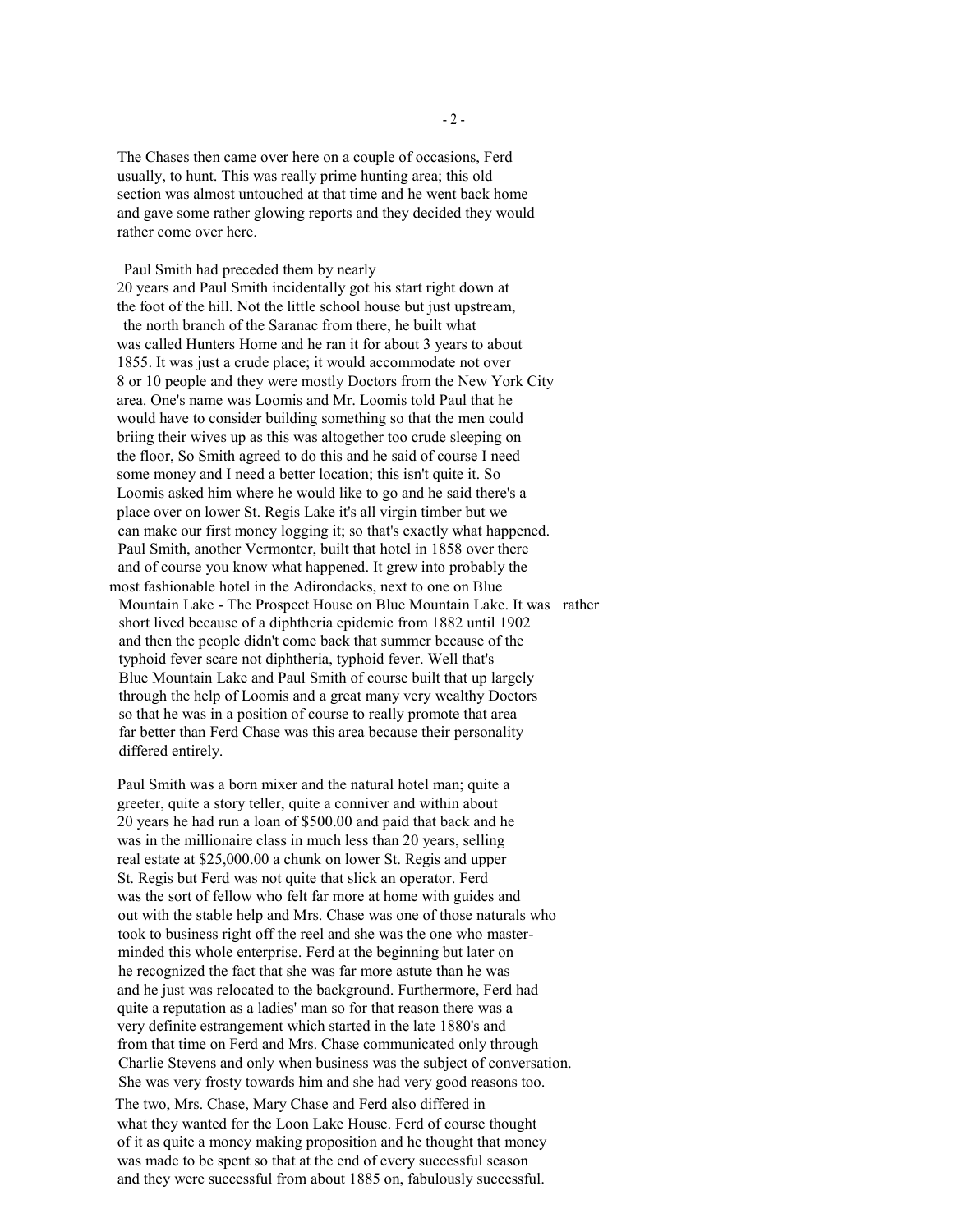Ferd would take his share of the profit and live it up and paint

continues below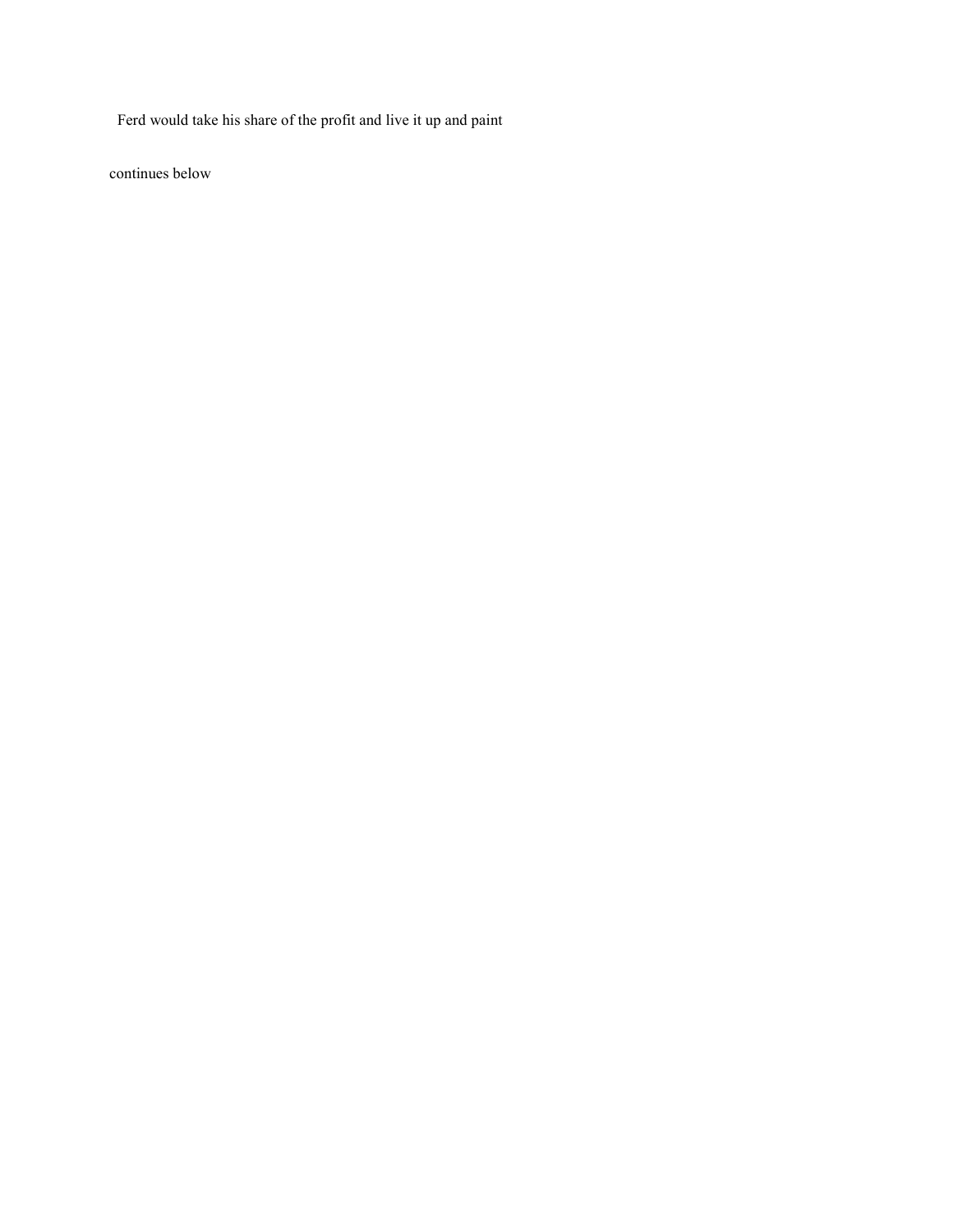the cities good and red and furthermore he built a rather elaborate hunting lodge in Northern Ontario. Ferd also before he got through went on two world cruises and the secretary, Henrietta Earl, told me that Mrs. Chase really winced when she saw those checks come back; the cancelled checkss for extremely large amounts. She of course was the thrifty soul who wanted to plow in every dollar she earned into this place, expansion, expansion, she had a mania for development and that later on cost her the place. But there was another fellow, this Charles Stevens was quite a conniver; engineer who oversaw more-or-less the general develophe was a ment of the place. He had quite a bit to do with the plans for the place and acted more-or-Jess as the go-between as I said. He also was quite an informer. We always called him the submarine in the place. He took upon himself along with his other jobs as engineer to tell Mrs. Chase everything that was going on. He would go around and see who was goldbricking and who was working and give her a lengthy report and then she would send somebody out and catch the goldbricker in the act and he would have to go down and face her rath. She wanted  $110¢$  on every dollar she spent; she really expected to get her monies worth and she got it, she was one of those people. Well Charlie Stevens accompanied Ferd Chase on two world cruises with Chase footing the bill each time. The arrangement between the two became so strong that Ferd left Charlie Stevens half of this property in his Will and settled another \$50,000.00 long before that while as a result when Ferd died in 1916 Mrs. Chase was really up against it. She had to buyout Stevens who had to work for her, she didn't want to take orders from anybody. She wanted full control of the place. That covers quite a well know person, Charlie Stevens who died a number of years ago.

While Mrs. Chase as I said was a born organizer, she really knew how to get things done. She interviewed everybody who applied for a job and then she seldom paid any attention to them after that. She was one of those people with gimlet eyes, X-Ray eyes, she'd look right through you and size you up no problems whatsoever, if she didn't particularly like you, you weren't hired and if you did anything particularly that was harmful to animals you were through!

There were two bellhops around the place who had a passion for B-B guns and 22's later on. They had a calico cat named Spider and they took him down to Ferd Chase's deer park which was down behind where the garages used to be and that camp, Charlie Stevens' place on the left hand side as you go down toward what used to be the Jackson camp. While they were taking pot-shots at this calico cat and Stevens reported to Mrs. Chase and she said get them right up here and they were fired on the spot.

She always had a great passion for animals, particularly dogs and cats but the dogs came

first, as a matter of fact she said that in her priority dogs and cats came first, men came next and women and children could share whatever affection was left over. She was also an extremely hard headed woman and as I said she wanted full mileage out of every dollar she spent. In one particular instance the laundry help decided they weren't being paid enough so a delegation went up to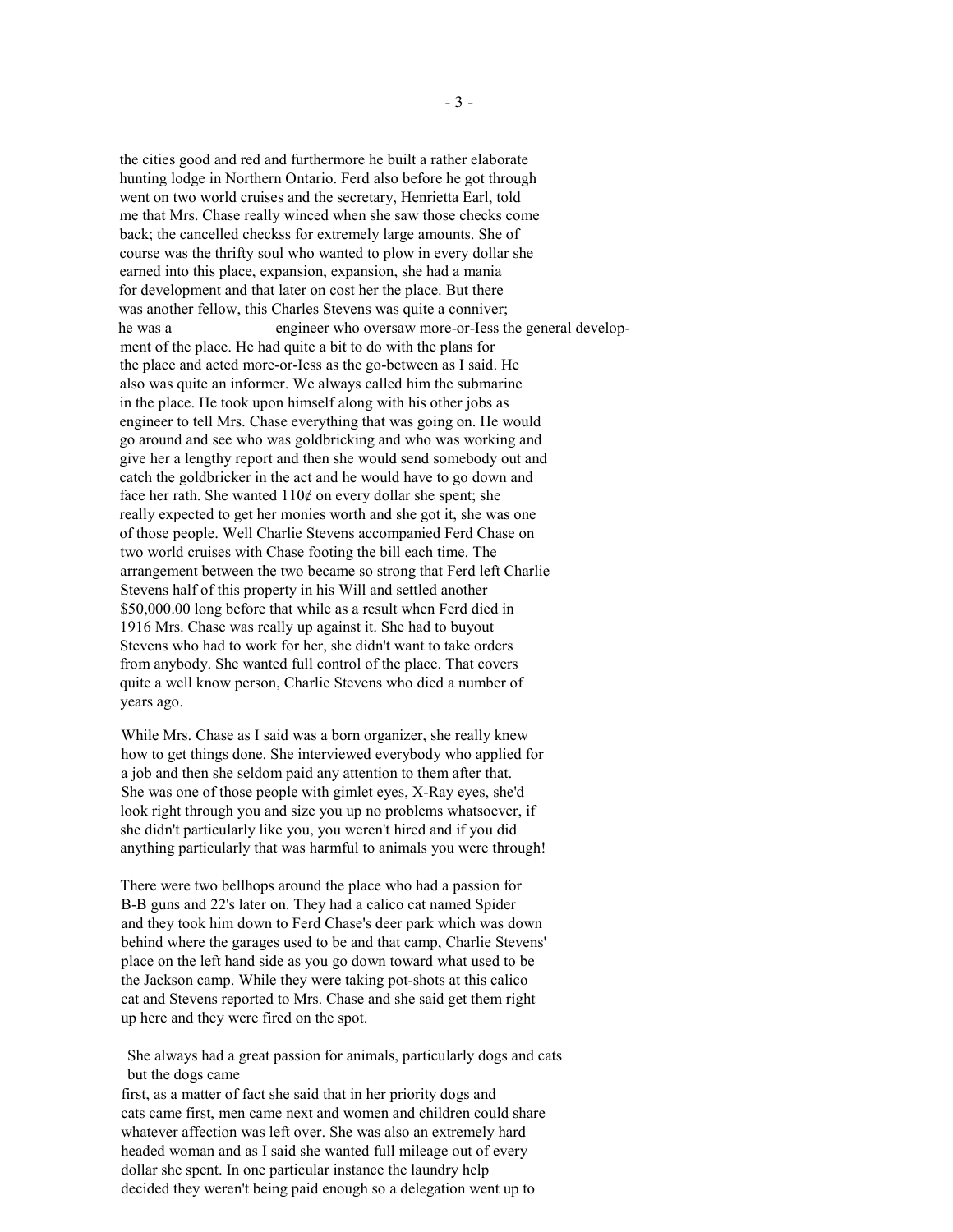see Mrs. Chase in her office and their knees were knocking all the way but one of them came up as spokesman, the others stayed outside,

Continues below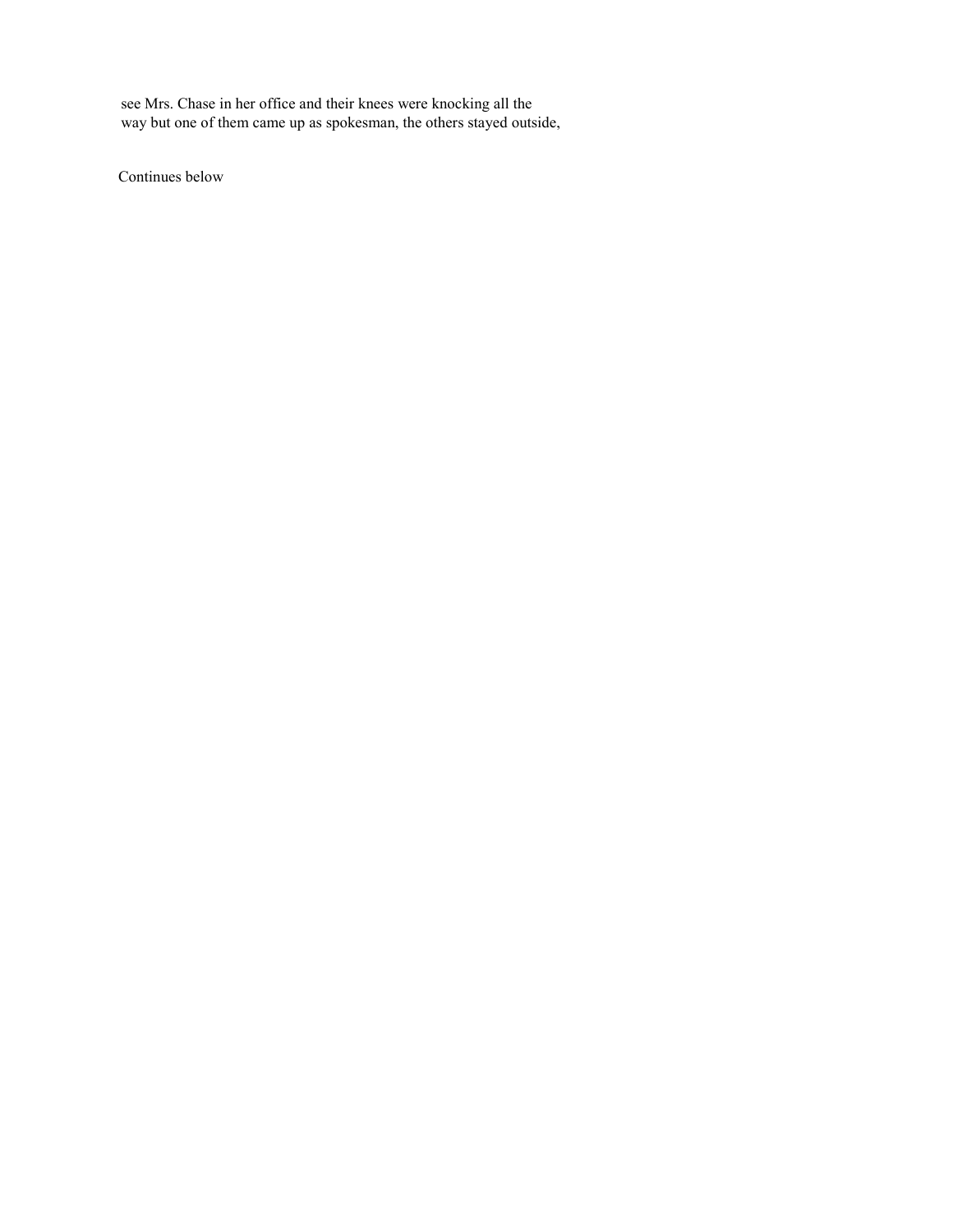the spokesman went into the office and presented the case and said "you know it gets pretty hot and hard standing up working over an ironing board all day. We think we deserve more money" So they were threatening to strike for more money and she said "what do you want", well  $25¢$  more a day and she gave him a tongue lashing first and said "I know you work hard standing at the tables working, what do you expect me to believe that you were doing it standing on your head". She was one of the most sarcastic women that I have ever known but yet she never raised her voice. It was a low measured kind of sarcasm; the venom would just drip off every word she said.

### There were three cases which bear this

out very well. In one instance a very important, at least to him, important man and a party of friends came over one Sunday, went down the corridor to the dining room and demanded service right away. Well on Sunday the policy was, as it was every other day of the week, to serve the regular guests first and then the people who came in just for the Sunday meal. They, of course, were seated next and just about as fast as they could but this man stormed around a little bit and gave the head waiter a hard time, said he wasn't accustomed to this sort of treatment; he demanded service right away. The head waiter sent one of his men back to Mrs. Chase and said you have a problem here I can't handle it. So she went back and said what seems to be the trouble. This man said I'm so and so you've probably heard of me. I would like some service and I want it right away. She said, yes sir, you'll get it just as soon as it can be provided and she stuck him up at the head of the line and they got in first. So after the meal was over this gentleman, very expansive, blowing smoke rings out of his cigar, walked over to the desk and said I would like to see Mrs. Chase. She came out and he said Mrs. Chase I would like to have you know that was the finest meal I've ever had. I would like to come back here often. Now how much do I owe you. She said you owe me nothing sir, He said why, I can't come back here again if I don't pay you now.. She said, that's exactly the way I had it figured out. Mister, good-day.

On another occasion a woman by the name of Mrs. Vanderhoff from Philadelphia; very important family who had been coming up to this place since 1888 and they insisted upon special service and they usually got it. The matriarch of the tribe was about a 210 lb dowager and when she was in full sail she was a really impressive sight. So she'd, go in and the rest of the family, must have been 15 of them all together.

They all gathered at the Vanderhoff camp so on this particular day she came in and it was raining; she forgot to take off her rubbers and that was one of the rules of the dining room, no tracking into the dining room at all, so when Laura Hart her waitress came over Mrs. Vanderhoff stuck her feet out and said take off my rubbers and the waitress said I was hired to wait on the table, I'm not your maid. She said, take them off. She [Laura] said I won't. So she [Vanderhoff] said all right we'll see about this just as soon as I have dinner we're going right down to Mrs. Chase; I'll see about this and you're

 $-4-$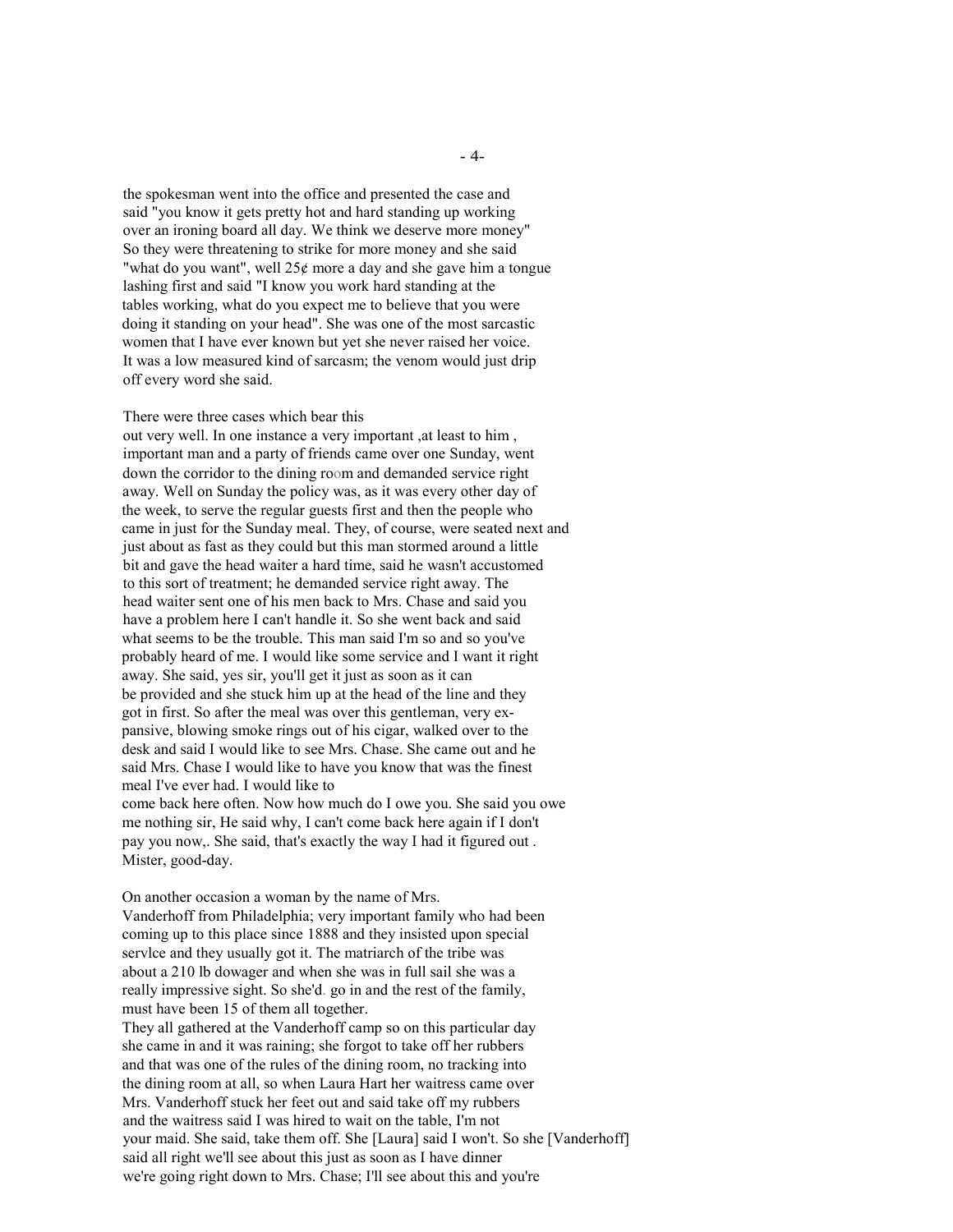going to find out. So sure enough after dinner she filled up a full head of steam, went down to the office demanded Mrs. Chase to come out and her tone of voice was enough to get any kind of a concession

continues below (next page)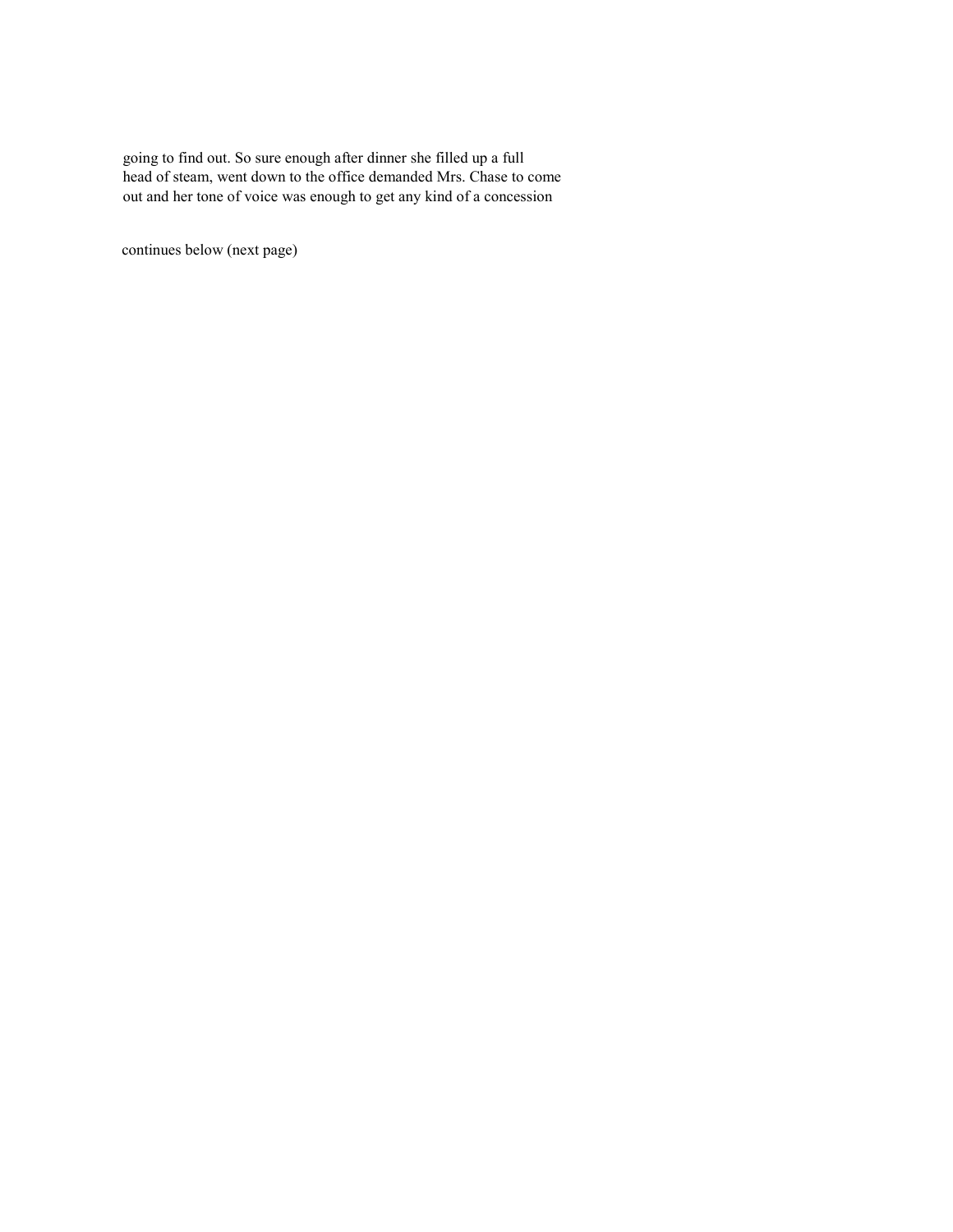out of Mrs. Chase: but she [Mrs. Chase]wasn't that easily fooled. She knew the old gal, so she said, what seems to be the trouble and Mrs. Vanderhoff went into all the gory details about how this girl wouldn't do what she was told to do and Mrs. Vanderhoff said now this has reached the point where something has got to be done about this. "Ether I go or that girl goes, or, either she goes or I go." Mrs. Chase said that's the way you want it, that's exactly the way it's going to be. "One of you is going to go." She turned to Laura and said, you stay and turned to Mrs. Vanderhoff and said, you're the one who's going. So this gives you an idea of the independent nature of the woman and it got to the point after awhile that she had such a reputation, she could be as charming as they come and the sarcasm was reserved just for special occasions but the woman was extremely charming as you will see in some of the pictures I'm going to show; but I was asked to give her the full treatment so I want to do that.

There was one other instance that I thought was quite good too. There was quite a bit of rivalry between the Loon Lake House and the Lake Placid at one time as to the quality of the meals. Melville Dewey thought that he served the best meals in the Adirondacks and Mrs. Chase was just as insistent that the Loon Lake House fair was much better. So some guests came over one Sunday for the chicken dinner and the man came out and congratulated Mrs. Chase after they had the dinner and said, that's the finest chicken dinner I've ever had, I have just one question to ask, I noticed that you served only white meat at the table. How can you do that anyways and still make money? She said well I'll tell you; we serve only the white meat we send all the dark meat, the legs and the wings over to Dewey's. So, it gives you an idea of the nature of the woman. Just a little bit more about the history of the place.

The Loon Lake House itself, as you will see from one of the early pictures, opened in 1879. As I said the Chase's had been over here before. They stayed at Payne Loverings which was the Wayside now torn down. That was torn down and the Wayside went up but it was on the same location. Then not having any money, they leased from Lovering. It had been there a considerable length of time - 10 acres right on that brow overlooking the lake and during that winter and early spring they built a very small place. I have a picture of it, a slide. It would accommodate 31 people only and from the very beginning because of the fishing. The North Branch and all these streams around here and the lakes of course were exceptionally good. They catered to hunters and fishermen mainly. Then the hunters and fishermen prevailed upon Mrs. Chase just as Dr. Loomis did with Paul Smith to make it a little bit more elaborate so their wives could come up. So they advanced a little bit of money, not too much, because she was the type of person who didn't like to become obligated to anybody. She wanted to do it on her own. But the place suceeded right from the very beginning and there is another point that very few people know and that is, that from the start Mrs. Chase did every bit of the work here in that very first year and until they had the 31 rooms occupied and she had some local help. But she did the cooking. She waited on tables and during those years they needed money desperately so she ran almost a sanitarium. She had a natural flare for nursing and probably her most important

patient was the wife of President Benjamin Harrison.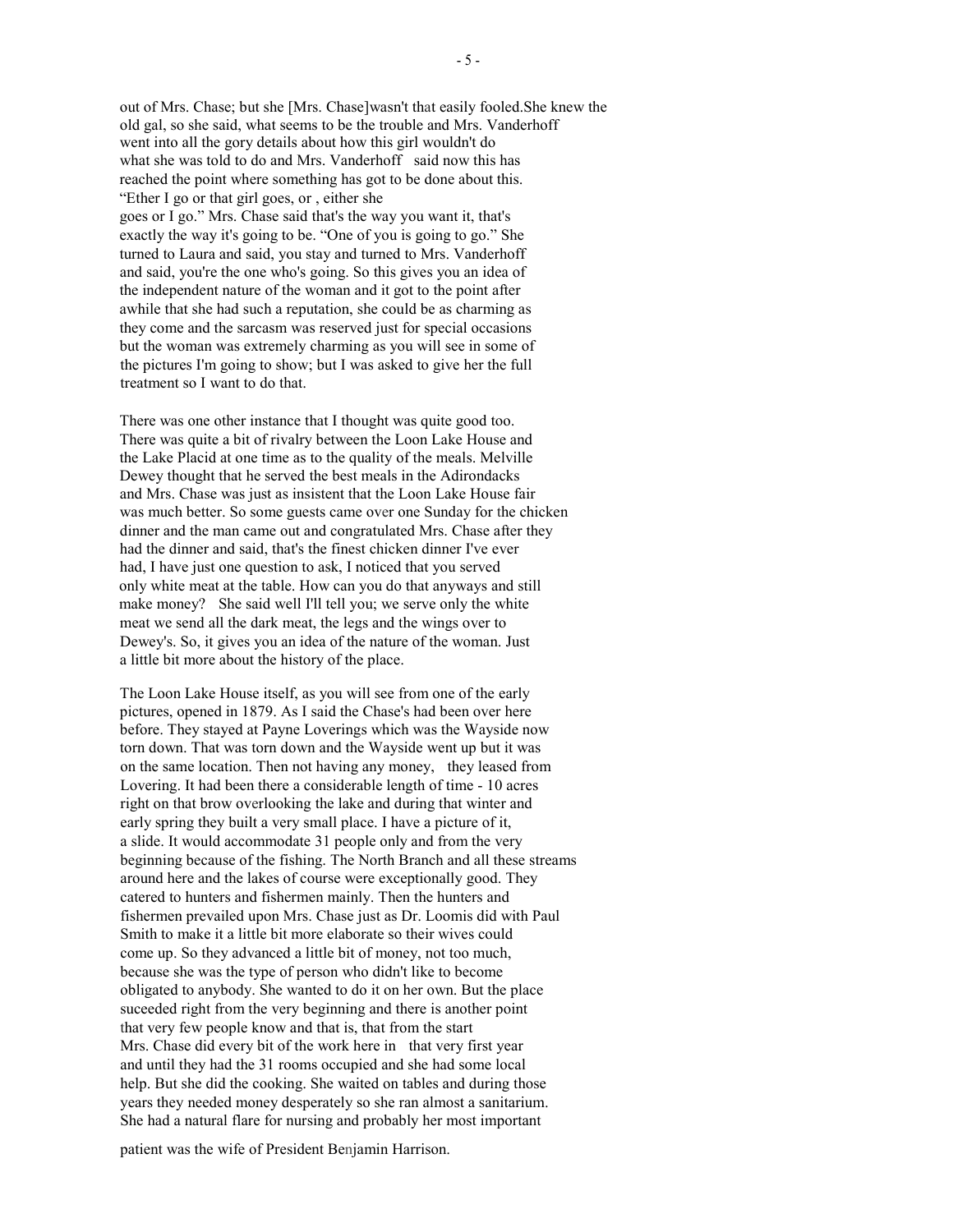She [Mrs. Harrison] contracted one ailment in Cape Maine, N.J., and came up here in 1892 and Harrison came up here on two occassions afterwards.

You won't find him in the register though, but there were articles in the Plattsburgh paper and he spoke at Saranac Lake. On these two occassions he was very reluctant to talk but he did come up here to visit his wife. She later died. But after about 1882 she [Mrs. Chase] gave up the work of trying to cure tubercular patients and she knew that would discourage a great many other people. So by that time Dr. Trudeau was in full stride over at Saranac Lake and that was being pretty well taken care of. He could take in a great many of the consumptives. But from 1882 on, the place was doing pretty well but just before that they were having really hard sledding. On one occasion they were so low on money that they got into the buckboard and travelled all one day and part of the night to get to Ausable Forks where a business firm,  $J \& J$  Rodgers, who developed the iron mines and pulp mills in the Saranac Valley, trusted them for a couple of barrels of flour and staples. They came back and that got them going. They were able to feed their guests so they could get some money back in. I know that most of you have stopped at the Merrill Bar down here. I don't know how many of you know that that was a tavern on the Port Kent to Hopkinton stage route also at one time.

That big red building was the Littlejohn Tavern at one time and Jim Littleiohn is buried right in that cemetary. Incidentally, Paul Smith's father and mother are both buried in that little cemetary there at Merrilsville. They both lived to be into their 90's. Paul Smith of course was buried over there at St. John's in the wilderness right near the campus, Paul Smith's College. But Littlejohn also staked them, grub; staked them many, many times. As a matter of fact when they were building the hotel, he sent some of his sons and some of his help over to help with the construction of it. 'He advanced them. He trusted them for the lumber. He used to send over sides of beef and chickens and oats and hay. He kept them going. That leads up to a fairly interesting story too to show you how times have changed.

Jim Littlejohn, Jr., his son, who used to be one of the coaches at St. Lawrence University, told me that his father of course had been quite friendly with Mrs. Chase but something had happened and he wanted to find out what had happened to this very pleasant relationship. So he came over in the late 1920's and went in and introduced himself and she came out. Then she heard the name and just about flabbergasted them with her cordiality and she said if it hadn't been for your father the Loon Lake House never would have gotten off the ground. She said he was wonderful to us and she said I've never forgiven myself for what I did to him. Well, Jim said, I've heard a lot about this. Just exactly what did you do? Well, Mrs. Chase said, I made a big mistake at one time and I was too proud to apologize. The story was this. At about 1881 when the first of these buildings, as you'll see when I start showing the slides, had been put up, Mrs. Chase, loving all animals had a pet bear. The thing was pretty well grown by that time. Sso she built a little hut for it outside for it to hibernate in. Well, some of the local guides and farmers who used to get crocked regularly at Ferd Chase's bar in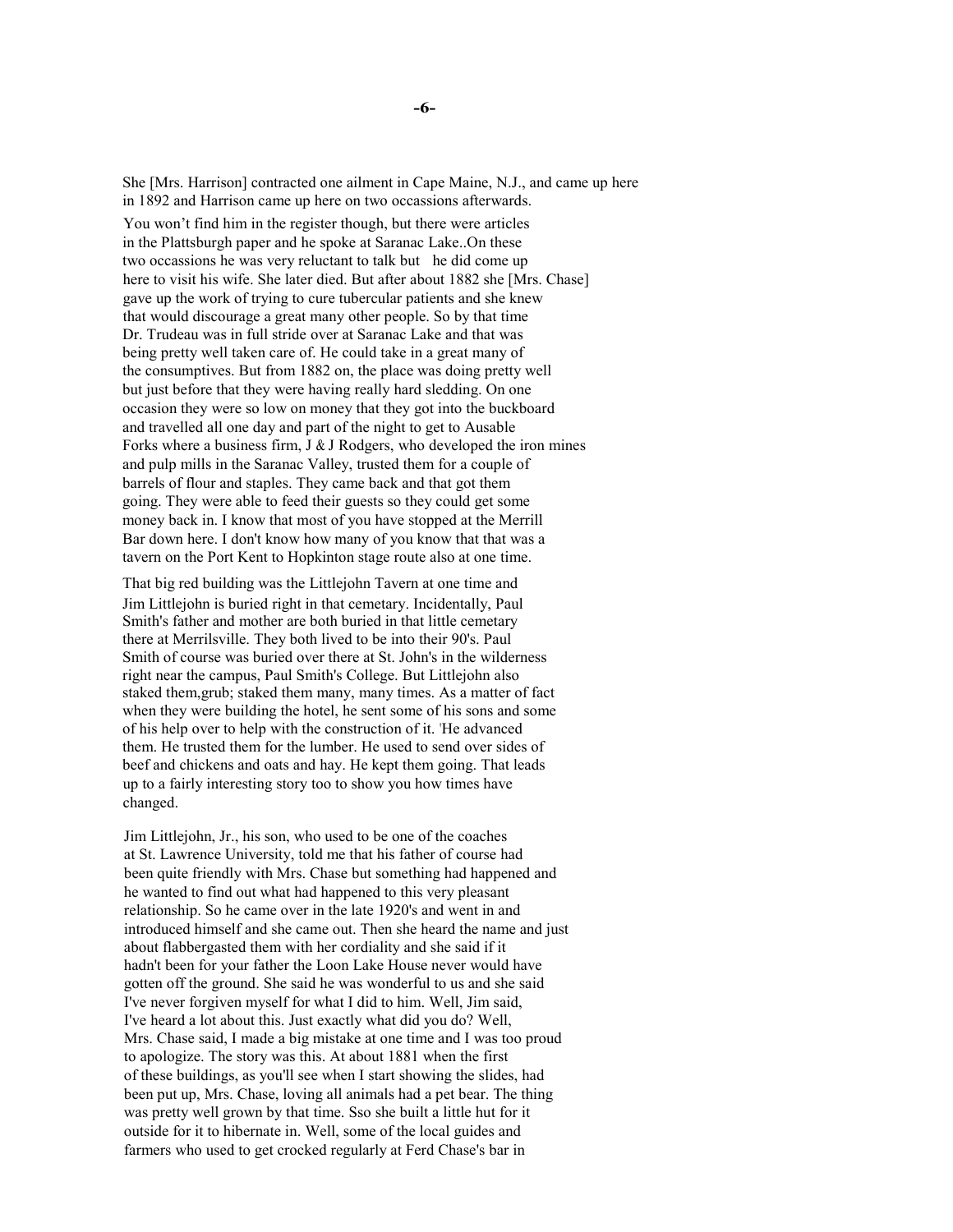the original Loon Lake House thought it would be a lot of fun to drag this bear out of hibernation. It was chained in so they took the chain off, disattached it, and took it into the place and in their drunken stuper, they were having a great time with the bear, coaxing it and prodding it and the thing really came out of hibernation fast and the men went out of that room even faster. Well, just at that time Jim Littlejohn arrived on the scene, opened the front door and the bear wheeled around - the men had just left. It [the bear]saw Littlejohn and came for him and boy. He was in an ugly mood. Littlejohn didn't know what to do so he ducked around behind the stove and grabbed a poker that they used to poke the block wood in the stove to defend himself and that bear came pretty close several times and ripped off most of his clothes but Littlejohn succeeded in beating it to death with the poker. Well, Mrs. Chase found out that Littlejohn had killed her pet bear, so she didn't wait for any explanation at all. She said get out of here I don't want to see you again as long as I live, for as long as you live for that matter. Well, Littlejohn left the place anyway and it was years before Mrs. Chase finally admitted her mistake and that was the reason she was so pleasant and so cordial and so eager to do anything. She said come and stay all summer if you want to. She said to Littlejohn Jr. Well this gives you a little idea about the place.

From being more-or-less a sanitarium, it started to take hold and they started to build and finally about 1901 they were having problems. sewage problems mainly. Prior to that, they dumped their sewage. Here's your start of your pollution - dumped the sewage right into Loon Lake. Then the health authorities complained. Then the neighbors complained and everybody complained - people on the Lake complained. naturally. So they decided they had to do something about it once and for all. They built little cess pools in the area but they overflowed and they still contaminated the Lake this end of it anyway. So they decided they would have to lick this problem once and for all. They contracted with a firm by the name of Callahan and Keezo, The man came up, Len Merrill, You probably heard that name he was a local guide and the number one engineer in the State at one time surveyor. He was number one man at the State Conservation Department. Well, Merrill surveyed for this thing and they started down at the laundry and at first this thing was over about 3/4 mile they had to go.

They started down at the laundry. First it was an open trench then, as they came up the hill, the thing went under the golf course over here down past the bar and as they came up the hill of course they found problems. They couldn't make open trenches and they had to start digging in, tunneling. While finally the tunneling reached the point where it was 92 feet below the surface and they had the problem of course of getting the dirt out. So then they had to work with lights, kerosene and there wasn't enough air in the tunnel, so they had to build what they call breathers. Well, they built two of them. They start at each end as I told you and they had a breather for one end and a breather for the other end cost them \$5.00 a foot to go through just dirt and \$10.00 a foot. This was 1901 too, to go through the rock and they met in the middle right on target. Well to get the dirt out and the rock out of the tunnel they devised a little method such as used in the iron mines. They built a little track. They had a little brought it in. It was drawn by a donkey. A little burrow they got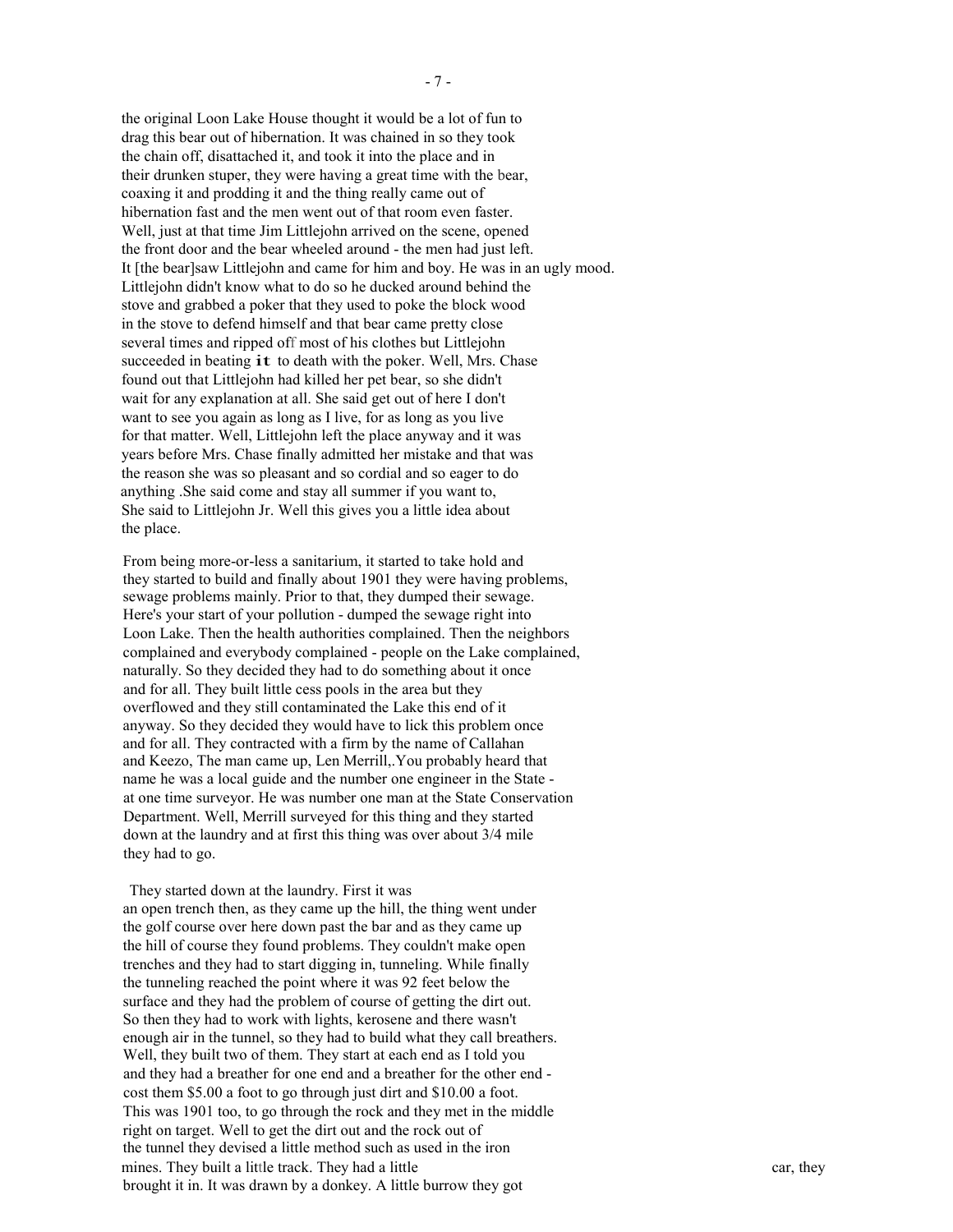from the west someplace via the Harkness Mines down there at Ausable Forks. Well, that little burrow never saw the light of day sometimes, it would work just before daylight until the men were in there just before dark. It took them about a year and a half to build that thing. Finally they built a great big disposal pit. If I haven't forgotten the measurements, it was 100 feet long, 30 feet wide and 15 feet deep,- still leakage, still sewage of course that went into the North Branch of the Saranac.

The only people around were the people in a little settlement called Goldsmith, down the river, that used to be a sizeable little town.-15 or 20 buildings of sawmills, gristmills, charcoal kilns. It was a thriving little place. Okay, then Mrs. Chase, from an original beginning of the 10 acres, finally built up an estate of 4,000 acres around here from the original little hotel they built in 1892 and Annex No.1. The big one torn down; then the Irish cottage which was Annex No.2 and then they started putting the cottages up until they had 53 of them all together, the higgest of which became Seven Keys later on.

### That was built in 1906

by a man named Ziegler from Philadelphia. The cost figures vary I've heard \$200,000.00 I've heard \$300,000.00.It's somewhere inbetween anyway because that was a tremendous place in its day. Then later on that became Graylock,. Camp Graylock in the 1920's was a very swanky girls camp but the girls used to come up to the hotel occasionally for meals and to get their mail and they distracted everybody else in the place. They were the forerunners I believe of the miniskirt rage that's going on at present. So these girls apparently distracted so many of the help particularly that they weren't doing their jobs very well so she [Mrs. Chase] put a stop to that and she bought out Graylock and later used it as an overflow place for the hotel. Well it kept building and building up until 1912 I've been told the place had an assessed evaluation or at least a selling price of a million and a half dollars and Statler of the Statler hotel chain offered her that money but she refused to accept it. This was her life and as a matter of fact I don't think she left the place - this was according to her maid, June Jarvis. She didn't leave the place over five times from 1879 until her dealth in 1933. She had a sister who lived in Plattsburg. She went down to her funeral; she accompanied her husband's body as far as Plattsburg when he died in 1916 and I think she went to Plattsburg once and Burlington just once on very urgent business. She stayed here the rest of the time - didn't want to go anywhere Else; couldn't be persuaded to.

### Well, the place grew and grew like

topsy until finally at the end of World War 1. About 1919, cars started to get more and more common and the Adirondack vacation plans changed because the success of this hotel depended on peqple staying all summer and usually they came just about this time of the year for the July weekend and left Labor Day weekend - the great exodus Labor Day weekend but during that time they had anywhere from 500. The biggest season of all 1929 just before the crash there were about 800 people here in the hotel and in the cottages and some of the babies were sleeping in the bureau drawers, the accommodations got that crowded. But the crash really cleaned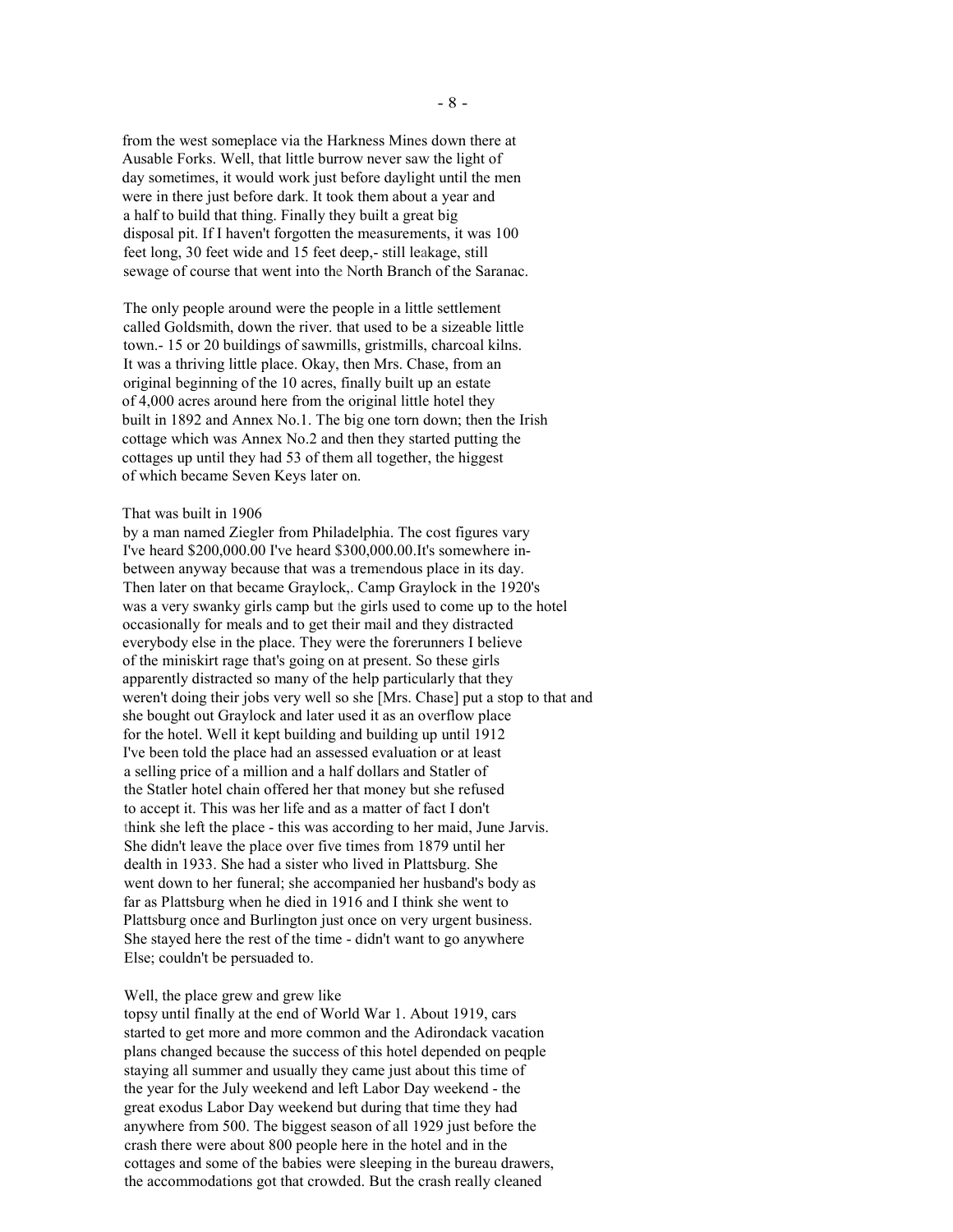her out but as I said during that period vacation plans changed and people wouldn't spend a whole summer. Prior to that they would<br>come up the Northern New York railroad, which was the Adirondack division of the New York Central. Webbline was put through here

See below-next page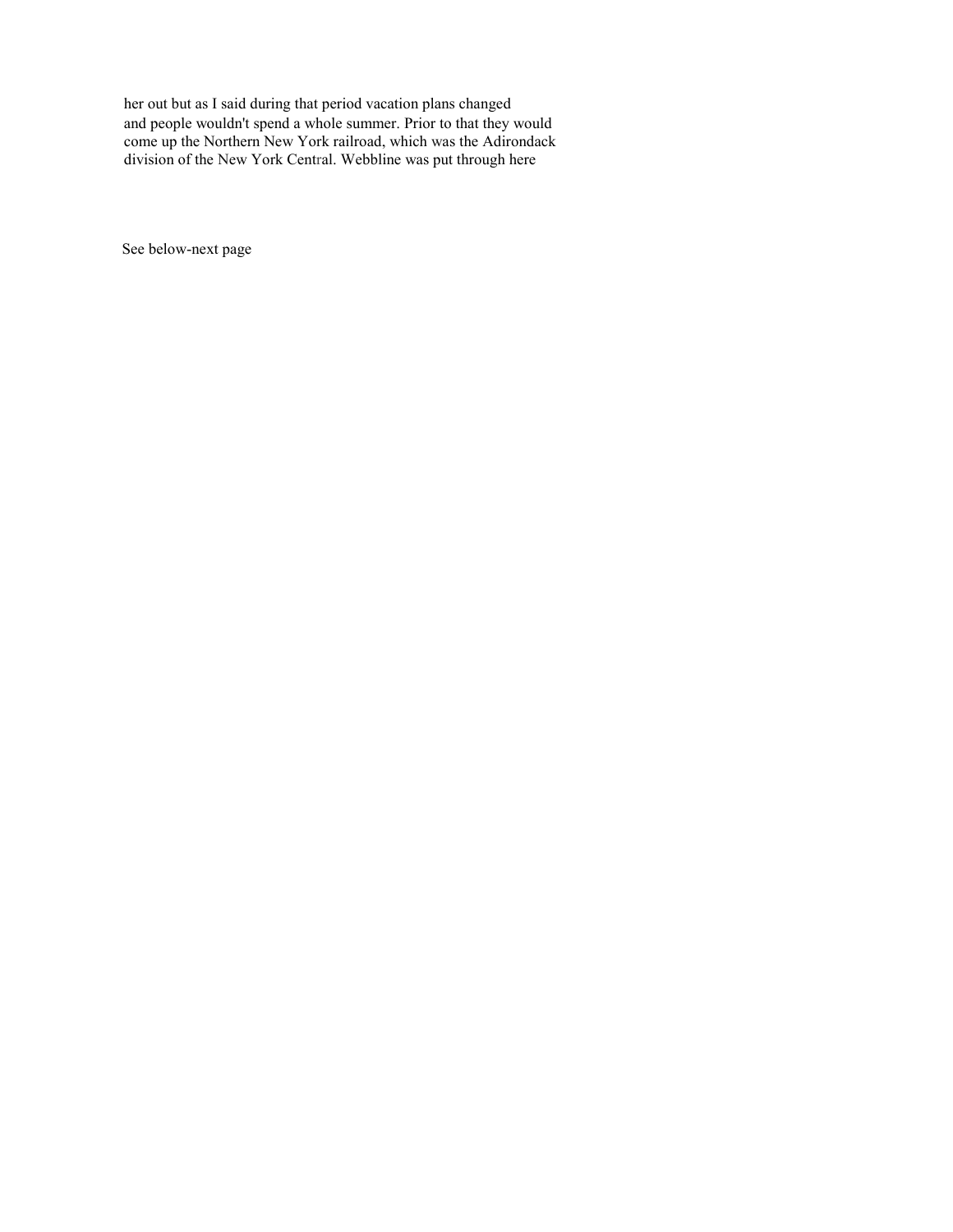in 1892 and of course the railroad from Plattsburg through here, the Chateaugay Railroad, later part of B&H to Lake Placid was built just before that so down at Loon Lake station we had two railroads within 20 yards of each other, the New York Central from Utica right through to Montreal and the B&H which swung right close there. There are two stations for two railroads right there together, one of them is the Wild Goose Club place now. It was a station over there too. That's where Webb kept a lot of his workers on the Adirondack division of the New York Central. While this place, as I said the, started to go downhill, about that time because people wanted to cover a lot of territory to get a lot of mileage under their car wheels before the summer was over, that reason and the crash of '29 and two very very foolish bequests.

The head waiter was a philosophy professor at Syracuse University and I think he was a better head waiter than he was a philosophy professor, but be that as it may, he persuaded Mrs. Chase to lend him \$40,000.00 to start a laundry in Syracuse. But he picked the wrong year in which to start and he was no business man to begin with and he lost his shirt as well as her \$40,000.00 in a hurry; and even more sour or sourer, call it anything you want, to a deal came when one of the bellhops, a fellow by the name of Frank Hayes the night bellman, talked her into advancing \$150,000.00 to start an airport. This guy knew nothing about planes or anything else but he thought that since airports were being built and he liked planes even though he knew nothing about them, wasn't a manager, had no management experience whatsoever. So he proceeded to lose the \$150,000.00. So the \$190,000.00. In 1930 she was back exactly \$250,000.00. She owed a quarter of a million dollars. \$190,000.00 would have been covered by those loans that she foolishly made just a couple of years before.

## Well when the

crash came, the place in 1930 went into receivership. This was the last summer I was there and I could see it sliding downhill awfully fast. It went into receivership and in the Fall of 1932 her secretary told me that Mrs. Chase was called in by the Referee in Bankruptcy and told that she would perfectly welcome to stay here as long as she wanted to but she had nothing more to say about the management of the Loon Lake House. Henrietta told me that that was the only time she had seen Mrs. Chase cry and the tears just came down. She lasted only a year after that. Her heart was broken. On January 19, 1933, after a seige of pneumonia which lasted about two weeks, she died and she left in her Will which was made a number of years before some very large bequests. A fellow named Steve Leonard, one of her head cooks, was supposed to get \$10,000.00. Others who worked for her a long time were to get various sums. When it came time to probate the Will there wasn't a cent to be shared, not a nickel. She was absolutely, utterly cleaned out. Nothing at all.

According to her Will too she gave orders that she wanted no fuss no church service nothing. Something happened in her youth, she had been a fairly regular attendant at a Baptist Church over Essex Junction, Vermont but something soured her on Ministers and religion. So as a result she practiced what she called a type of very practical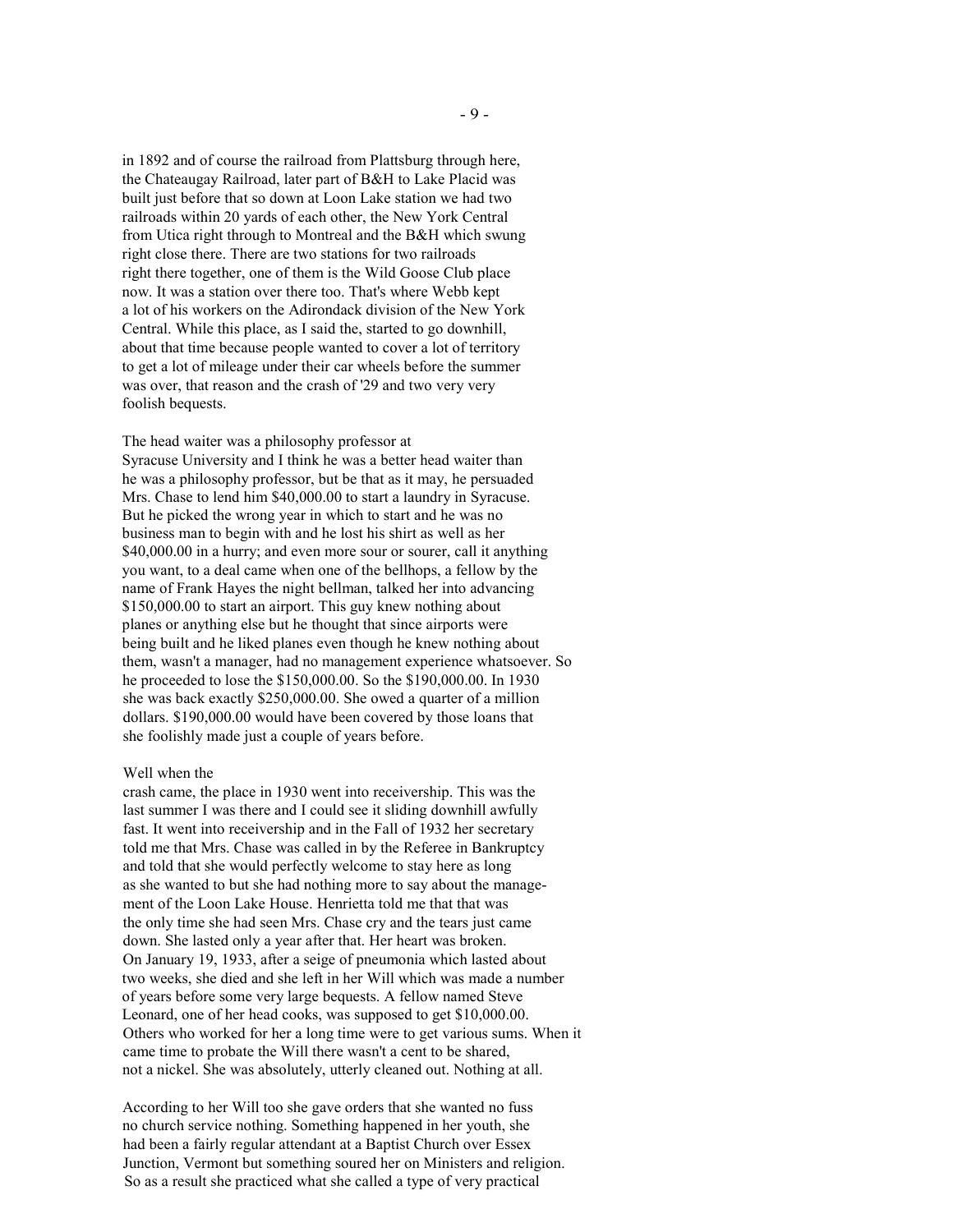charity and she didn't have any particularly strong religious<br>beliefs whatsoever. So as a result she didn't want any part of the<br>church service. She died on a Friday and was buried on a Saturday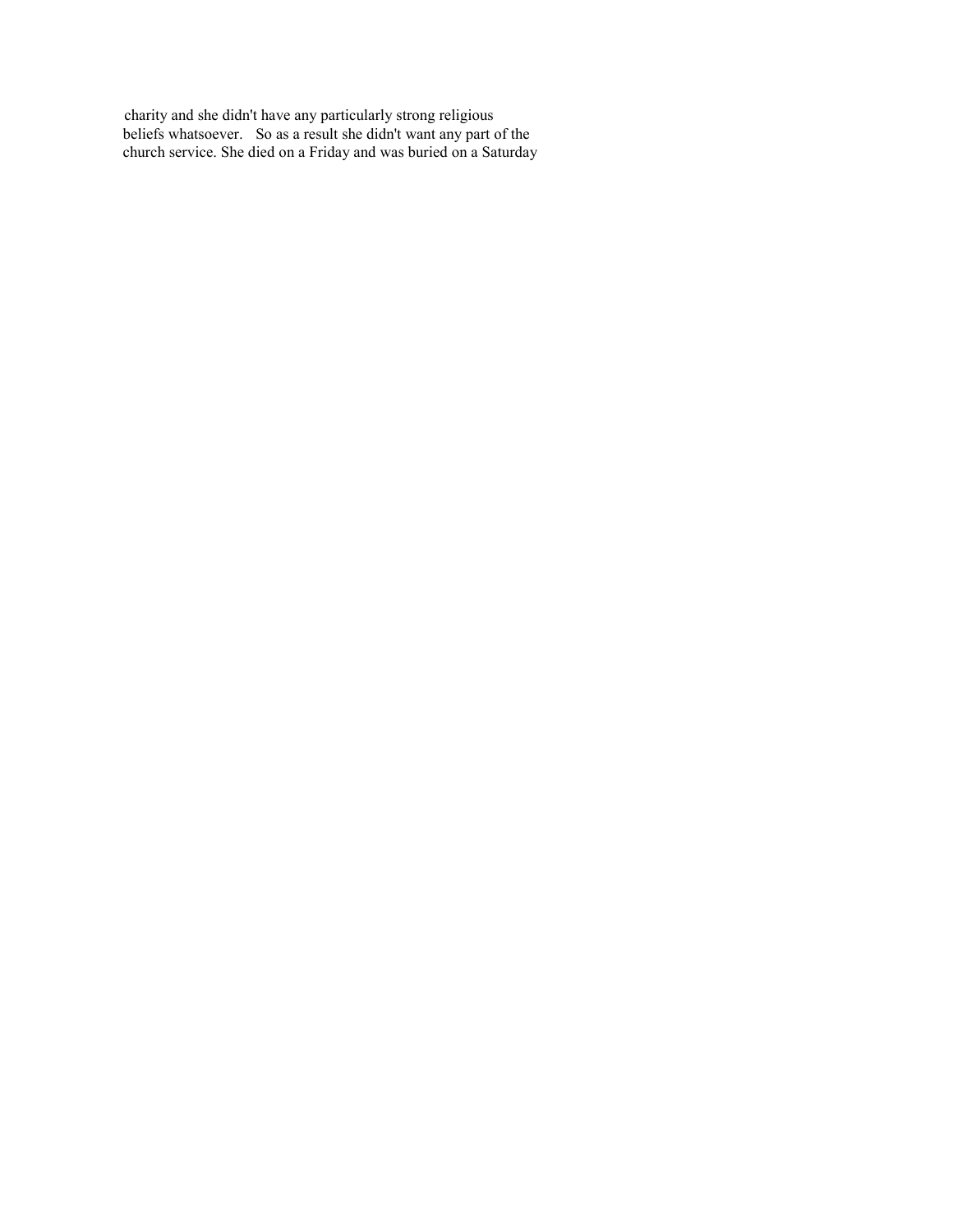the next day. Nothing, just get me in the ground as fast as possible - that's what she told the secretary and so specified in the Will. So they buried her the next day but all that day after the news came out she died, about noon and from then until Sunday the phones were ringing constantly down there and they wanted to know whether the funeral could be delayed or when the funeral is going to be. The funeral has already been held. Oh, we're sorry to hear about it. People from all over the Nation wanted to come and pay their respects to her but they took her over anyway to Jericho, Vermont where she was buried. About three years ago I went over and tried to find out where the place was and there's not even a marker in the cemetary. She was buried in the Howell

lot and that's what it was. So far I haven't been able to find a thing, it was a rainy day and there was three Howell plots but I was not able, no stone whatsoever. This was a woman with very decided beliefs. Well, I think I've told you just about everything that I can about Ferd Chase; I think I've covered that quite well. There's a lot of other things that could be said but, oh, there's one other point that I want to make clear.

# As I said she

wanted to get full mileage out of every dollar that she spent so she, well, there was one particular occasion; I don't want to overlook this one. There was a fellow by the name of Bob Wood who was the head waiter in the chauffeurs dining room and Mrs. Chase even though she was anything but a soft touch for any charitable purpose put doctors mostly but a few engineers and lawyers through college. This was the way that she handled whatever benefactions she wanted to take care of and she paid the way, the full college medical careers of at least 40 I know of. Somebody said the figure reached 200, I think it was 40; probably 100 was closer. Some girls who wanted to become doctors some boys, mostly Vermonters and Northern New Yorkers, a few engineers and a few lawyers but one fellow tried to play it a little too cagey. She was paying his way through St. Lawrence University and in the chauffeurs dining room the tips weren't as good as they were for the bellhops or the waitresses so Mrs. Chase wanted to take care of that. So she was shrewd. She said I want an itemized bill every month of your college expenses so he'd supply her with the bills and Mrs. Chase noticed an item that caught her eye -laundry services and then it turned out that the boy was paying his mother to do his laundry and she expected Mrs. Chase to reimburse him so that he could pay his mother and when she found that out that the mother wasn't even willing to do that much toward the education the checks stopped very abruptly after that. Well, that gives an idea of what the woman was.

### She believed firmly in

Reincarnation- they call it in Greek( I had two years of it) transmigration of souls. She was very kind to animals because she had the belief of the ancient Egyptians and the Syrians and Hindus did, that when a person died perhaps the soul of that person in the next existance would have the body of a crocodile or a monkey or whatever it happened to be, or a dog in her case. So she was taking no chances whatsoever. Those animals she loved to the point where while the donkey that hauled the dirt out of the tunnel that donkey got old in her service, blind and when she found out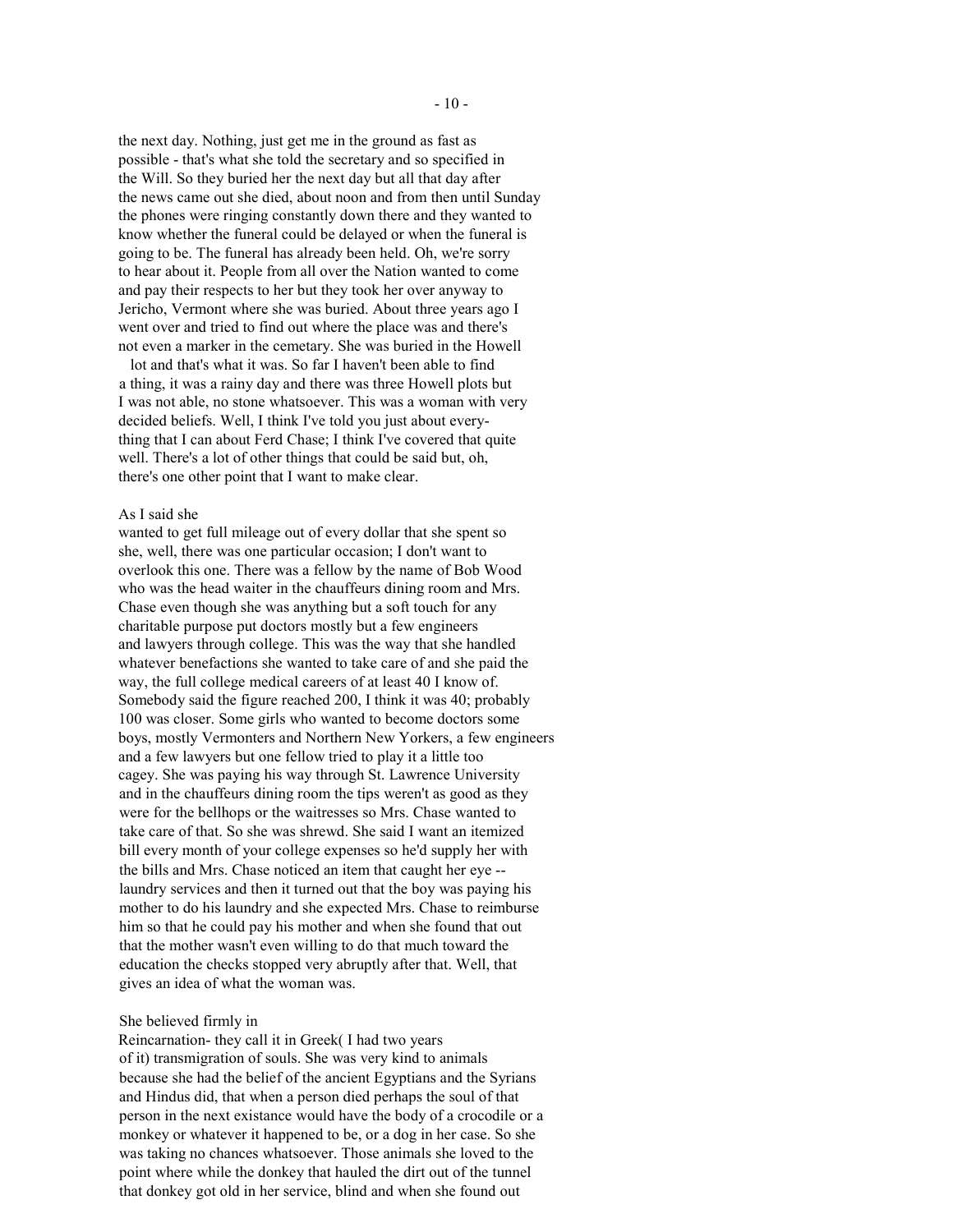that the poor thing was that far gone she said it's worked as long<br>as it's going to, it's given its eye-sight to me, that donkey is going to live the life of Riley. Well it did but it finally got so

continues on next page. See below.